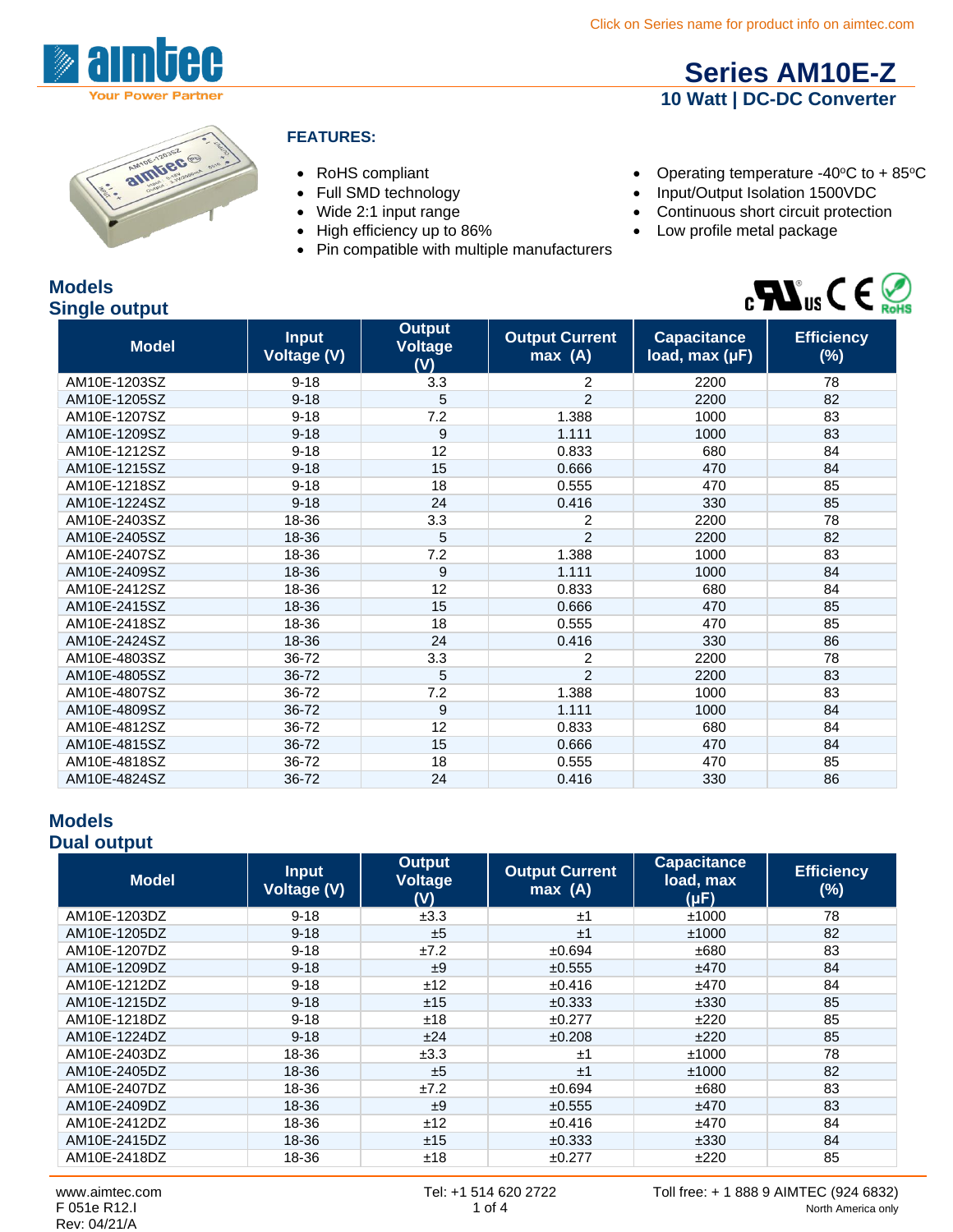

### **Models Dual output (continued)**

| <b>Model</b> | <b>Input</b><br><b>Voltage (V)</b> | <b>Output</b><br>Voltage<br>(V) | <b>Output Current</b><br>max(A) | <b>Capacitance</b><br>load, max<br>$(\mu F)$ | <b>Efficiency</b><br>$(\%)$ |
|--------------|------------------------------------|---------------------------------|---------------------------------|----------------------------------------------|-----------------------------|
| AM10F-2424DZ | 18-36                              | ±24                             | ±0.208                          | ±220                                         | 85                          |
| AM10E-4803DZ | 36-72                              | ±3.3                            | ±1                              | ±1000                                        | 78                          |
| AM10E-4805DZ | 36-72                              | ±5                              | ±1                              | ±1000                                        | 82                          |
| AM10E-4807DZ | 36-72                              | ±7.2                            | ±0.694                          | ±680                                         | 84                          |
| AM10E-4809DZ | 36-72                              | ±9                              | ±0.555                          | ±470                                         | 84                          |
| AM10E-4812DZ | 36-72                              | ±12                             | ±0.416                          | ±470                                         | 85                          |
| AM10E-4815DZ | 36-72                              | ±15                             | ±0.333                          | ±330                                         | 85                          |
| AM10E-4818DZ | 36-72                              | ±18                             | ±0.277                          | ±220                                         | 86                          |
| AM10E-4824DZ | 36-72                              | ±24                             | ±0.208                          | ±220                                         | 86                          |

NOTE: All specifications in this datasheet are measured at an ambient temperature of 25°C, humidity<75%, nominal input voltage and at rated output load unless otherwise specified.

#### **Input Specifications**

| <b>Parameters</b>              | <b>Nominal</b> | <b>Typical</b> | <b>Maximum</b> | <b>Units</b> |  |
|--------------------------------|----------------|----------------|----------------|--------------|--|
|                                | 12             | $9 - 18$       |                |              |  |
| Input Voltage range            | 24             | 18-36          |                | VDC          |  |
|                                | 48             | 36-72          |                |              |  |
| Filter                         |                | $\pi(PI)$      |                |              |  |
| Turn on Transient process time |                |                | 350            | ms           |  |
| Start up time                  |                | 20             |                | ms.          |  |
|                                | $12$ Vin       | $-0.7 - 24$    |                |              |  |
| Absolute Maximum Rating        | 24 Vin         | $-0.7 - 40$    |                | VDC          |  |
|                                | 48 Vin         | $-0.7 - 80$    |                |              |  |
| Peak Input Voltage time        |                |                | 100            | ms           |  |
| No Load Input Current          |                | 70             |                | mA           |  |
| Input reflected current        |                | 35             |                | mAp-p        |  |

#### **Isolation Specifications**

| <b>Parameters</b>  | <b>Conditions</b> | <b>Typical</b> | <b>Rated</b> | <b>Units</b> |
|--------------------|-------------------|----------------|--------------|--------------|
| Tested I/O voltage | 3 sec             |                | 1500         | VDC          |
| Resistance         |                   | 1000           |              | <b>MOhm</b>  |
| Capacitance        |                   | 500            |              | D٣           |

## **Output Specifications**

| <b>Parameters</b>                     | <b>Conditions</b>                                    | <b>Typical</b> | <b>Maximum</b> | <b>Units</b> |
|---------------------------------------|------------------------------------------------------|----------------|----------------|--------------|
| Voltage accuracy                      |                                                      | ±1             |                | %            |
| Voltage balance (Dual Output)         | <b>Balance Load</b>                                  | ±1             |                | $\%$         |
| <b>Cross Regulation (Dual Output)</b> | 25% load on one output - 100%<br>load on second load | ±5             |                | %            |
| <b>Short Circuit protection</b>       |                                                      | Continuous     |                |              |
| Short circuit restart                 |                                                      | Auto Recovery  |                |              |
| Over load protection                  |                                                      | 140            |                | $\%$         |
| Line voltage regulation               | HL-LL                                                | ±0.5           |                | %            |
| Load voltage regulation (Single)      | 10-100%                                              | ±0.5           |                | %            |
| Load voltage regulation (Dual)        | 10-100%                                              | ±1.0           |                | $\%$         |
| Temperature coefficient               |                                                      | ±0.02          |                | $%$ °C       |
| Ripple & Noise                        | 20MHz Bandwidth                                      | 100            |                | mVp-p        |
| Ripple & Noise (24V Output models)    | 20MHz Bandwidth                                      | 150            |                | $mVp-p$      |
| Rising time                           |                                                      | 10             |                | ms           |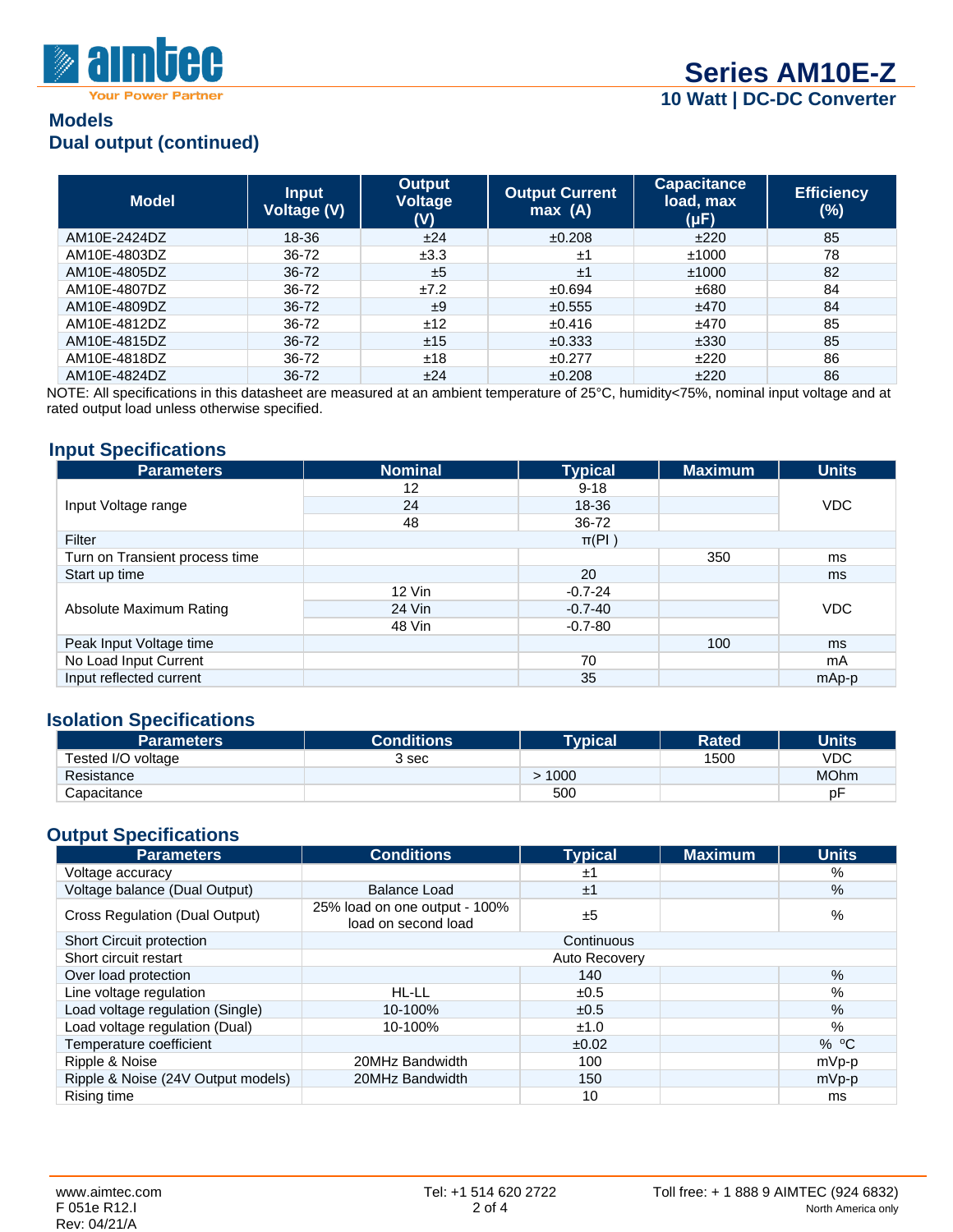# **[Series AM10E-Z](http://www.aimtec.com/am10e-z)**

## **10 Watt | DC-DC Converter**

#### **General Specifications**

| <b>Parameters</b>                  | <b>Conditions</b>                                          | <b>Typical</b>            | <b>Maximum</b> | <b>Units</b>             |  |
|------------------------------------|------------------------------------------------------------|---------------------------|----------------|--------------------------|--|
| Switching frequency                | 100% load                                                  | 200                       |                | <b>KHz</b>               |  |
| Operating temperature              | No derating                                                | $-40$ to $+85$            |                | °C                       |  |
| Storage temperature                |                                                            | $-40$ to $+125$           |                | °C                       |  |
| Maximum case temperature           |                                                            |                           | 100            | $\rm ^{o}C$              |  |
| Cooling                            |                                                            | Free air convection       |                |                          |  |
| Humidity                           |                                                            |                           | 95             | %                        |  |
| Case material                      |                                                            | Nickel coated copper      |                |                          |  |
| <b>Potting Material</b>            |                                                            | UL94V-0 rated             |                |                          |  |
| Weight                             |                                                            | 31                        |                | g                        |  |
| Dimensions $(L \times W \times H)$ | Tolerance ±0.5mm                                           | 2.00 x 1.00 x 0.40 inches |                | 50.80 x 25.40 x 10.16 mm |  |
| <b>MTBF</b>                        | $>$ 1 121 000 hrs (MIL-HDBK -217F, Ground Benign, t=+25°C) |                           |                |                          |  |
| Maximum soldering temperature      | 1.5mm from case max 10 sec                                 |                           | 260            | °C                       |  |
| Transient recovery time            |                                                            | 250                       |                | <b>us</b>                |  |
| Transient recovery deviation       |                                                            | ±3                        |                | %                        |  |

## **Safety Specifications**

| <b>Parameters</b> |                                                                             |
|-------------------|-----------------------------------------------------------------------------|
| Agency approvals  | <b>cULus</b>                                                                |
| <b>Standards</b>  | IEC/UL/EN/62368-1                                                           |
|                   | EN 55032 - Class A, with the recommended EMI circuit                        |
|                   | IEC61000-4-2(ESD) Criteria A                                                |
|                   | IEC61000-4-3(Radiated immunity) Criteria A                                  |
|                   | IEC61000-4-4(EFT) Criteria A                                                |
|                   | IEC61000-4-5(Surge) Criteria A, with the recommended Surge external circuit |
|                   | IEC61000-4-6(CS) Criteria A                                                 |
|                   | IEC61000-4-8(PFMF) Criteria A                                               |

## **Pin Out Specifications Dimensions**

| Pin             | <b>Single</b> | <b>Dual</b> |
|-----------------|---------------|-------------|
| $+V$ Input<br>1 |               | $+V$ Input  |
| 2               | -V Input      | -V Input    |
| 3               | +V Output     | +V Output   |
| Δ               | No Pin.       | Common.     |
| 5               | -V Output     | -V Output   |